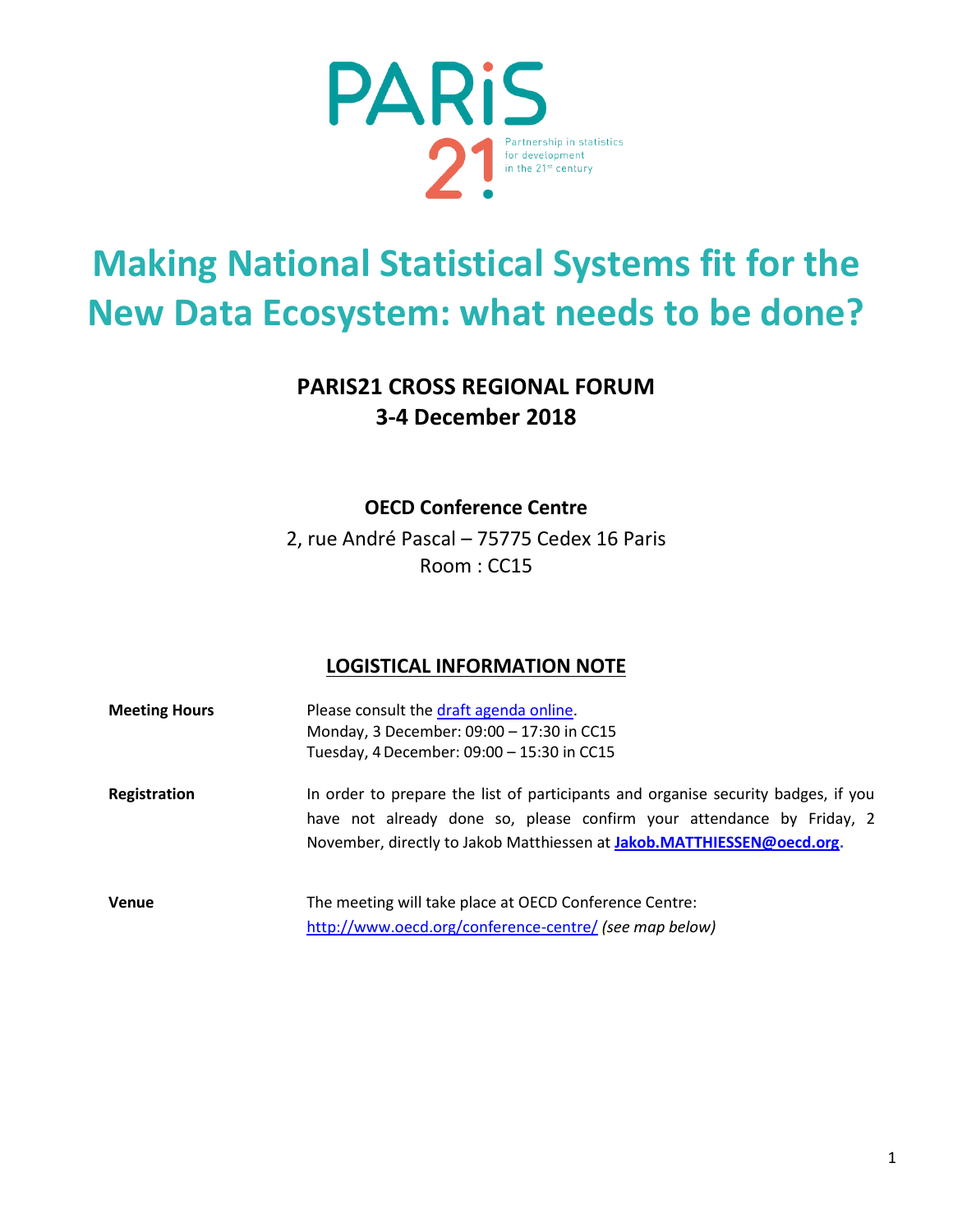

#### **Getting to OECD Conference Centre**



**RER** : Line C – Avenue Henri Martin **Metro**: Line 9 – La Muette **Bus** : Line 63 – Octave Feuillet **Bus** : Line 52 – La Muette Boulainvilliers **Bus** : Line PC1 – Porte de la Muette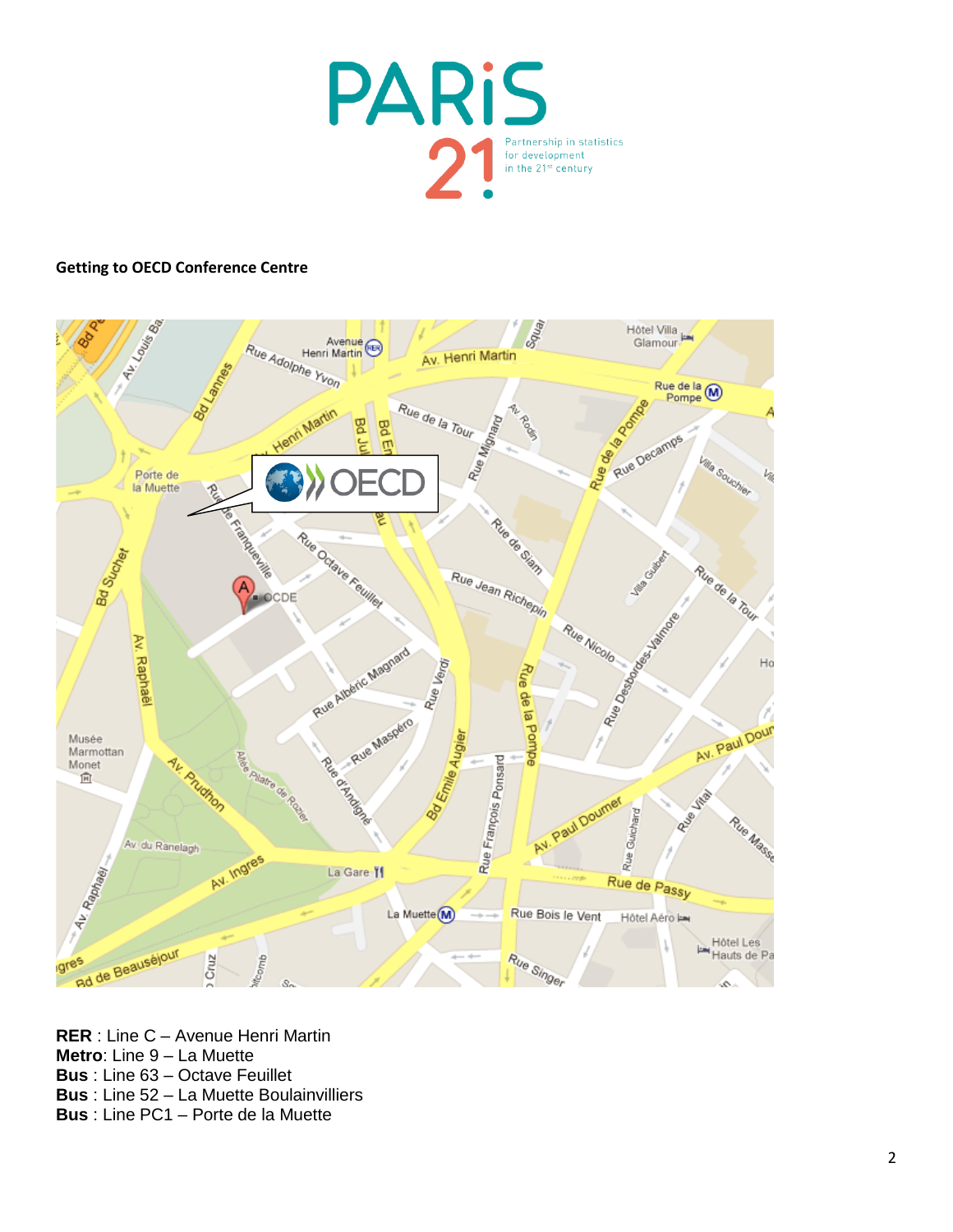

**Security** Please note that prior to the meeting you will receive an email containing a flash code *(see example below)* which will allow you to gain access to the OECD headquarters. Please check in your spam folder in case you cannot find it.

> **Please print this flash code mail and bring it with you**. Personal name-badges will be given to you upon presentation of ID and the flash code.

> On arrival, you must register at the Reception desk of OECD Boulogne to obtain your visitor's badge. You will need to bring **photo identification** with you to receive your badge.

> Please arrive well in advance of the start of your meeting to allow sufficient time for the security and registration formalities. Participants can start to arrive from 8:30am and we suggest no later than 8am.

> For security reasons, you must wear your visitor's badge at all times. Badges must be handed in upon departure. A box is provided for this purpose at each exit.

#### **Flash code Example**